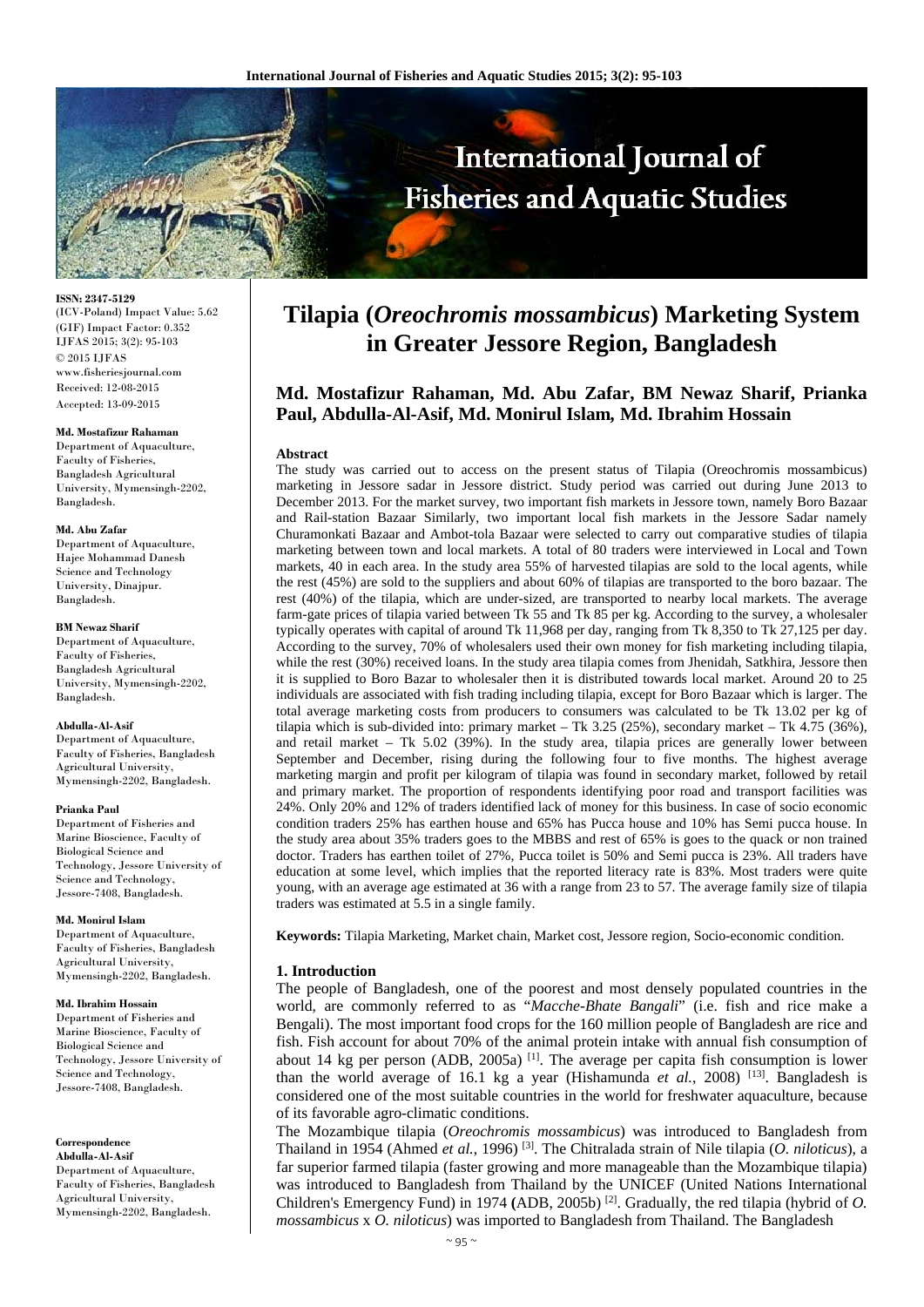Fisheries Research Institute (BFRI) reintroduced Nile tilapia and Red tilapia from Thailand in 1987 and 1988 (Gupta *et al.*, 1992) [10]. Genetically Improved Farmed Tilapia (GIFT) was introduced to Bangladesh by ICLARM and BFRI in 1994 (Hussain *et al.*, 2004) [14]. Performance of GIFT was found to be significantly superior to that of tilapia previously introduced. Technology was developed to produce all male tilapia or sex-reversed GIFT locally known as mono-sex tilapia, because of avoid the unwanted reproduction and male tilapia grow faster than female (ADB, 2005b) [2].

In spite of the long history of tilapia introduction to Bangladesh, culture of tilapia has not yet well established in aquaculture as tilapia culture is beset with socioeconomic, technological, institutional and marketing constraints (Bart *et*   $al.$ , 2004; Ganesh and Majumder, 2004)<sup>[8, 11]</sup>. Nevertheless, in recent years a considerable number of farmers are involved in tilapia culture in rural Bangladesh due to its profitability. Among various tilapia species, GIFT has now become a popular fish among farmers. This fish reaches a marketable size (100 to 150 g) within four months under subsistence fish farming systems which allows for a minimum of two crops per year (Hussain *et al.*, 2000; Hussain *et al.*, 2004) [15, 14]. Although tilapia farming has yet to make a significant contribution to national freshwater aquaculture production, this is likely to change, because the availability and popularity of farmed tilapia are increasing (Dey, 2000; ADB, 2005b)<sup>[9, 2]</sup>.

Mainly due to population growth there is a growing gap between supply and demand of tilapia in markets. Narrowing the gap not only requires increasing production of tilapia but also improvements of all aspects of marketing and distribution systems (Kleih *et al.*, 2002; Ahmed and Sturrock, 2006; Ahmed *et al.*, 2007)  $[17, 4, 5]$ . The goal of this study was to develop tilapia marketing systems in Jessore region.

# **Methodology**

The study was conducted in Sadar *Upazilla* (sub-district) under Jessore district of Bangladesh during the period of June 2013 to December 2013. For the market survey, two important fish markets in Jessore town, namely Boro Bazaar and Railstation Bazaar Similarly, two important local fish markets in the Jessore Sadar namely Churamonkati Bazaar and Ambottola Bazaar were selected to carry out comparative studies of tilapia marketing between town and local markets. A combination of participatory, qualitative and quantitative methods was used for primary data collection. A total of 80 traders were interviewed in Local and Town markets, 40 in each area. Interviews were conducted at a time convenient to the traders at the market center in their trading premises. For this study the necessary data were collected from both primary and secondary sources. Data were analyzed using MS Excel 2007. Map of the Jessore is shown in figure 1.



 $~\sim$  96  $~\sim$ **Fig 1:** Map of Jessore Sadar Upazilla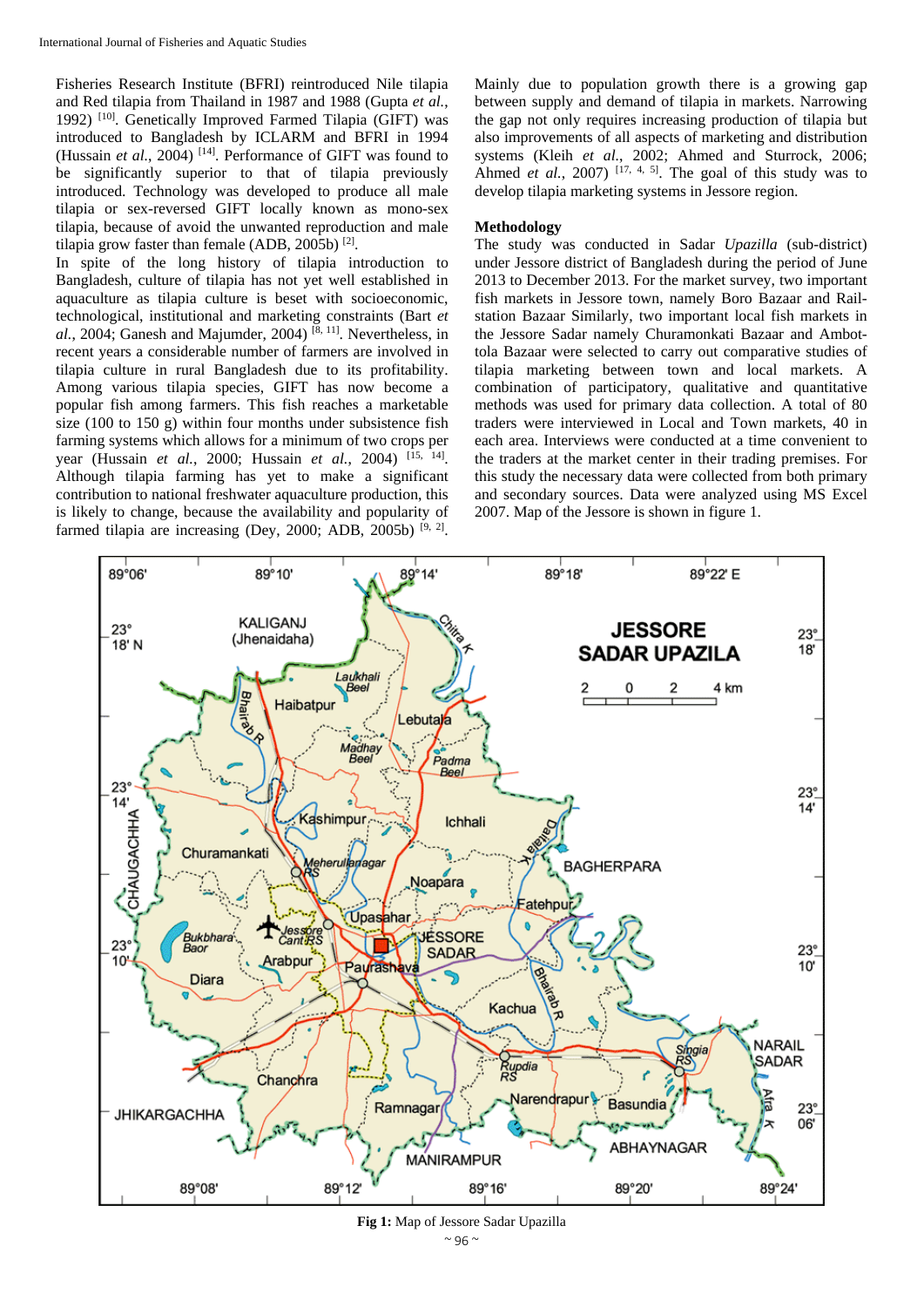| <b>Target</b><br>group | <b>Survey area</b>           | <b>Sample</b><br>size | Data collection<br>method   | <b>Information gathered</b>                                                                                                 |
|------------------------|------------------------------|-----------------------|-----------------------------|-----------------------------------------------------------------------------------------------------------------------------|
| Farmers                | Sadar Upazila,<br>Jessore    | 60                    | Focus group<br>discussion   | Tilapia harvesting and marketing systems, farm-gate<br>price and constraints of tilapia marketing                           |
| <b>Wholesalers</b>     | Local market,<br>Town market | 15,15                 | Rapid market<br>appraisal   | Overall tilapia distribution and marketing systems, financing<br>of tilapia trading, marketing constraints                  |
| Retailers              | Town market<br>Local market  | 40,40                 | Questionnaire<br>interviews | Marketing systems, pricing mechanism, marketing costs<br>and margins, marketing constraints and socioeconomic<br>conditions |

**Table 1:** Data collection methods and sample size for target groups

# **Results**

# *Harvesting and marketing of Tilapia*

Harvested tilapias are cleaned with pond water and kept in aluminium containers or bamboo baskets until they are sold. According to farmers, 65% of harvested tilapias are sold to the local agents, while the rest (35%) are sold to the suppliers. Supply percentage of Tilapia is shown in figure 2.



**Fig 2:** Supply percentage of Tilapia.

According to the survey, about 60% of tilapias are transported to the boro bazaar. The rest (40%) of the tilapia, which are under-sized, are transported to nearby local markets. The farmgate prices of tilapia depend on their quality, size and weight, supply and demand, and seasonality. Distribution in market of Tilapia is shown in figure 3.



**Fig 3:** Distribution in market of Tilapia

# **Farm-gate Price**

The average farm-gate prices of tilapia varied between Tk 55 and Tk 85 per kg. Farm-gate Price of Tilapia is shown in figure 4.



**Fig 4:** Farm-gate Price of Tilapia

# **Financing of Tilapia marketing**

A quite substantial amount of money is required for tilapia marketing. According to the survey, a wholesaler typically operates with capital of around Tk 11,968 per day, ranging from Tk 8,350 to Tk 27,125 per day. According to the survey, 70% of wholesalers used their own money for fish marketing including tilapia, while the rest (30%) received loans. Credit facilities of tilapia wholesaler are shown in figure 5.



**Fig 5:** Credit facilities of tilapia wholesaler

## **Tilapia marketing Chain in Jessore Sadar**

According to the survey, a supplier carried an average 18 kg/day of tilapia, ranging from 10 to 39 kg/day. Suppliers commonly use trucks, buses, pickups and taxis to transport tilapia to the wholesale markets in Jessore, which takes 1 to 1.5 hours depending on distance and mode of transportation. Tilapia marketing Chain from producers to consumers is shown in figure 6.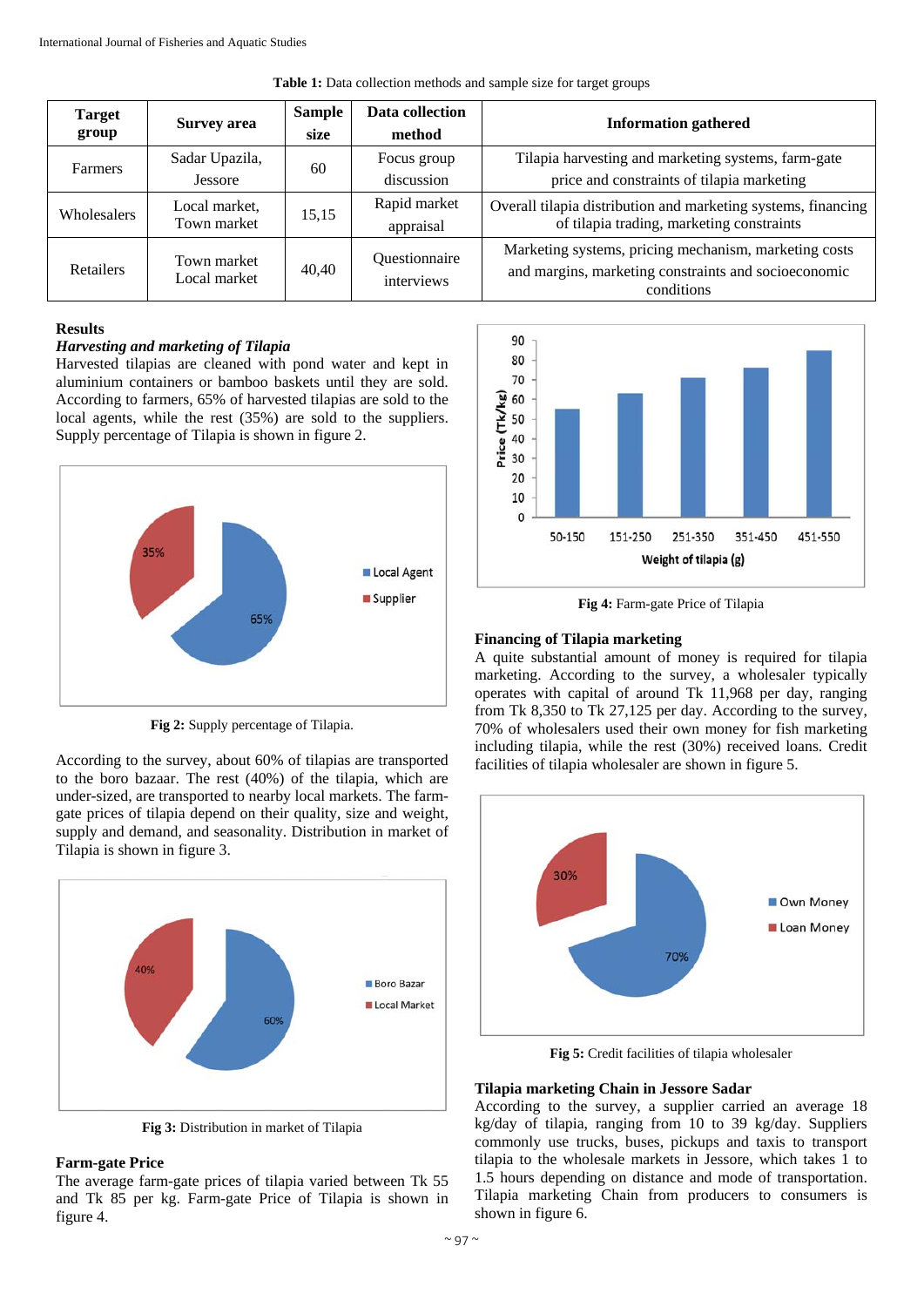

**Fig 6:** Tilapia marketing Chain from producers to consumers (Slightly adopted from Ahmed *et al.,* 2012<sup>[6]</sup>)

# **Tilapia Marketing System in Jessore Sadar**

Tilapia comes from Jhenidah, Satkhira, Jessore then it is supplied to Boro Bazar to wholesaler then it is distributed towards local market. And finally it purchase consumer from retailer. Sometimes fish directly come from Jhenidah, Satkhira, Jessore to the retailers and then consumer get it from primary market. Tilapia marketing system in Jessore Sadar is shown in figure 7.



**Fig 7:** Showing the Tilapia marketing system in Jessore Sadar

# **Tilapia trading in retail markets**

For the market survey, four important retail fish markets were selected: Boro Bazaar, Station Bazaar, Ambot-tola Bazaar, Churamonkati Bazaar. In each market, around 20 to 25 individuals are associated with fish trading including tilapia, except for Boro Bazaar which is larger. Although tilapia trading is a year round business, the peak season of tilapia marketing is from September to December. Markets are open every day and traders in Boro Bazaar spend more time due to greater supply of tilapia. Seasonal trading pattern of Tilapia is shown in figure 8. **Fig 8:** Seasonal trading pattern of Tilapia.

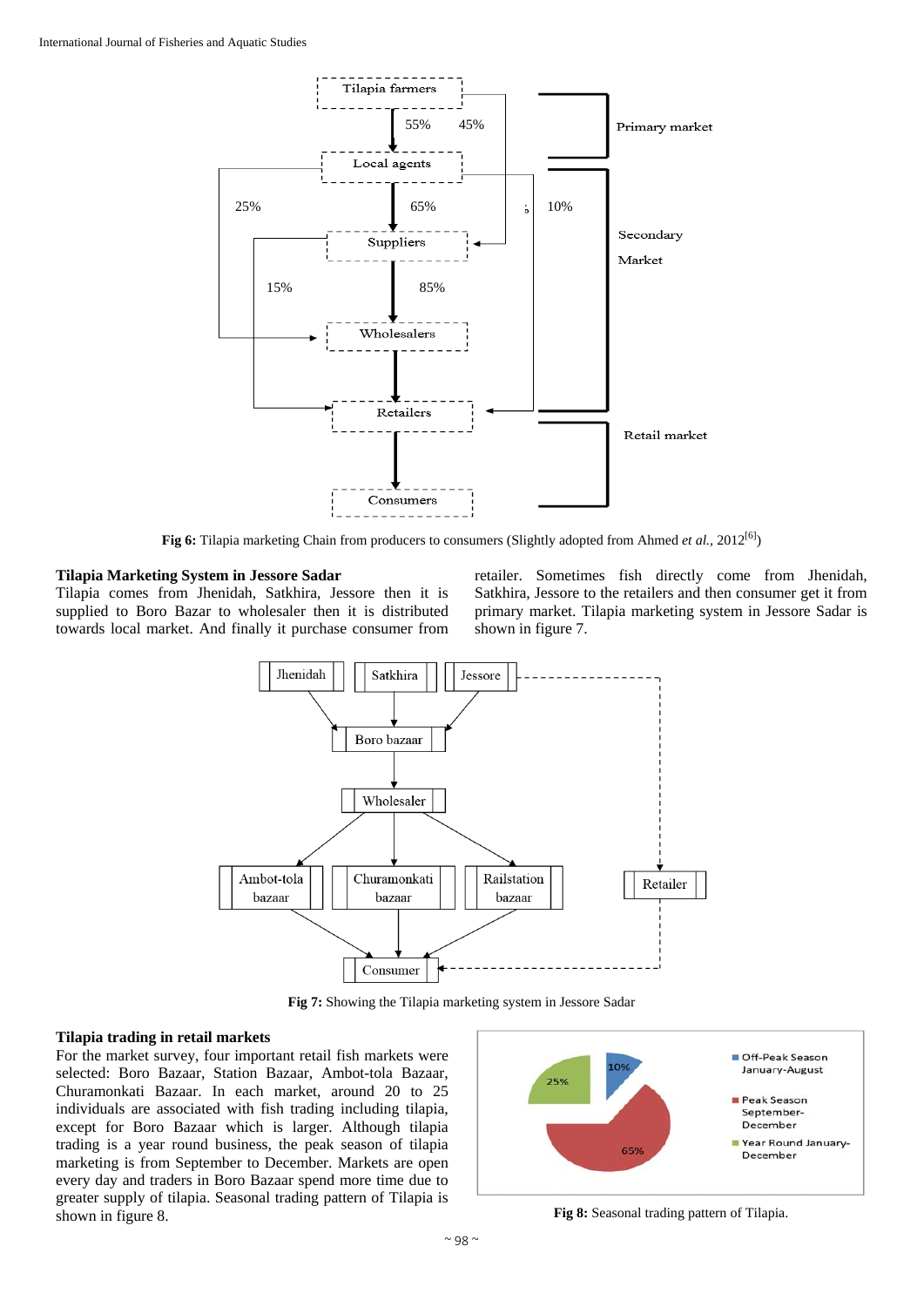According to the survey, a typical trader in Boro Bazaar sold an average of 25 kg/day of tilapia during the peak season, while in Station Bazaar, Ambot-tola Bazaar, Churamonkati Bazaar sold an average of 20, 10 and 15 kg/day, respectively. There was a significant difference of tilapia sales by markets.

# **Marketing costs**

According to the survey, the total average marketing costs from producers to consumers was calculated to be Tk 13.02 per kg of tilapia which is sub-divided into: primary market – Tk 3.25 (25%), secondary market – Tk 4.75 (36%), and retail market – Tk 5.02 (39%). Among retail markets, the average marketing costs were higher in Boro Bazaar due to higher cost for electricity, ice, transportation and labour. Marketing costs of Tilapia in Jessore region is shown in figure 9. **Fig 9:** Marketing costs of Tilapia in Jessore region



| Cost item           | <b>Local market Ambot-tola</b><br><b>Churamonkati</b> | <b>Town market Boro</b><br><b>Railstation bazaar</b> | Average |
|---------------------|-------------------------------------------------------|------------------------------------------------------|---------|
| Rent of marketplace | 0.24<br>0.38                                          | 0.29<br>0.41                                         | 0.33    |
| Electricity         | 0.54<br>0.51                                          | 0.57<br>0.53                                         | 0.54    |
| <b>Ice</b>          | 0.81<br>0.75                                          | 0.92<br>0.95                                         | 0.86    |
| Wage of labourers   | 1.83<br>1.84                                          | 1.87<br>1.91                                         | 1.86    |
| Transportation      | 0.97<br>1.04                                          | 1.21<br>1.11                                         | 1.08    |
| Miscellaneous       | 0.34<br>0.37                                          | 0.33<br>0.35                                         | 0.35    |
| Total               | 4.98<br>4.64                                          | 5.19<br>5.26                                         | 5.02    |

Tilapia is sold according to size, rather than species. The average price of tilapia from traders to consumers was found to be Tk 111.15 per kg, ranging from Tk 70 to Tk 142 per kg depending on size. There was a significant difference of tilapia prices in different markets.

**Table 3:** Average prices (Tk/kg) of tilapia in different retail markets in Jessore area

| Size(g) | Local market Ambot-tola Churamonkati |       | Town market Boro bazaar Railstation bazaar | Average |        |
|---------|--------------------------------------|-------|--------------------------------------------|---------|--------|
| 50-150  | 74                                   | 73    | 70                                         |         | 72.25  |
| 151-250 | 105                                  | 105   | 100                                        | 104     | 103.5  |
| 251-350 | 120                                  | 123   | 115                                        | 117     | 118.75 |
| 351-450 | 127                                  | 130   | 120                                        | 122     | 124.75 |
| 451-550 | 140                                  | 142   | 130                                        | 134     | 136.5  |
| Average | 13.2                                 | 114.6 | 107                                        | 109.8   |        |

# **Factors influencing price of Tilapia**

There are many factors affecting the price of tilapia through supply and demand. Tilapia supply is determined according to the biological environment, the technology used, the policy and institutional environment, and the producer's profile.

Likewise, the demand side is influenced by policy and the profile of consumers. In the study area, tilapia prices are generally lower between September and December, rising during the following four to five months. Interaction of tilapia supply and demand in markets is shown in figure10.



**Fig 10:** Interaction of tilapia supply and demand in markets **(**Mostly adopted from Ahmed *et al.,* 2012[6]**)**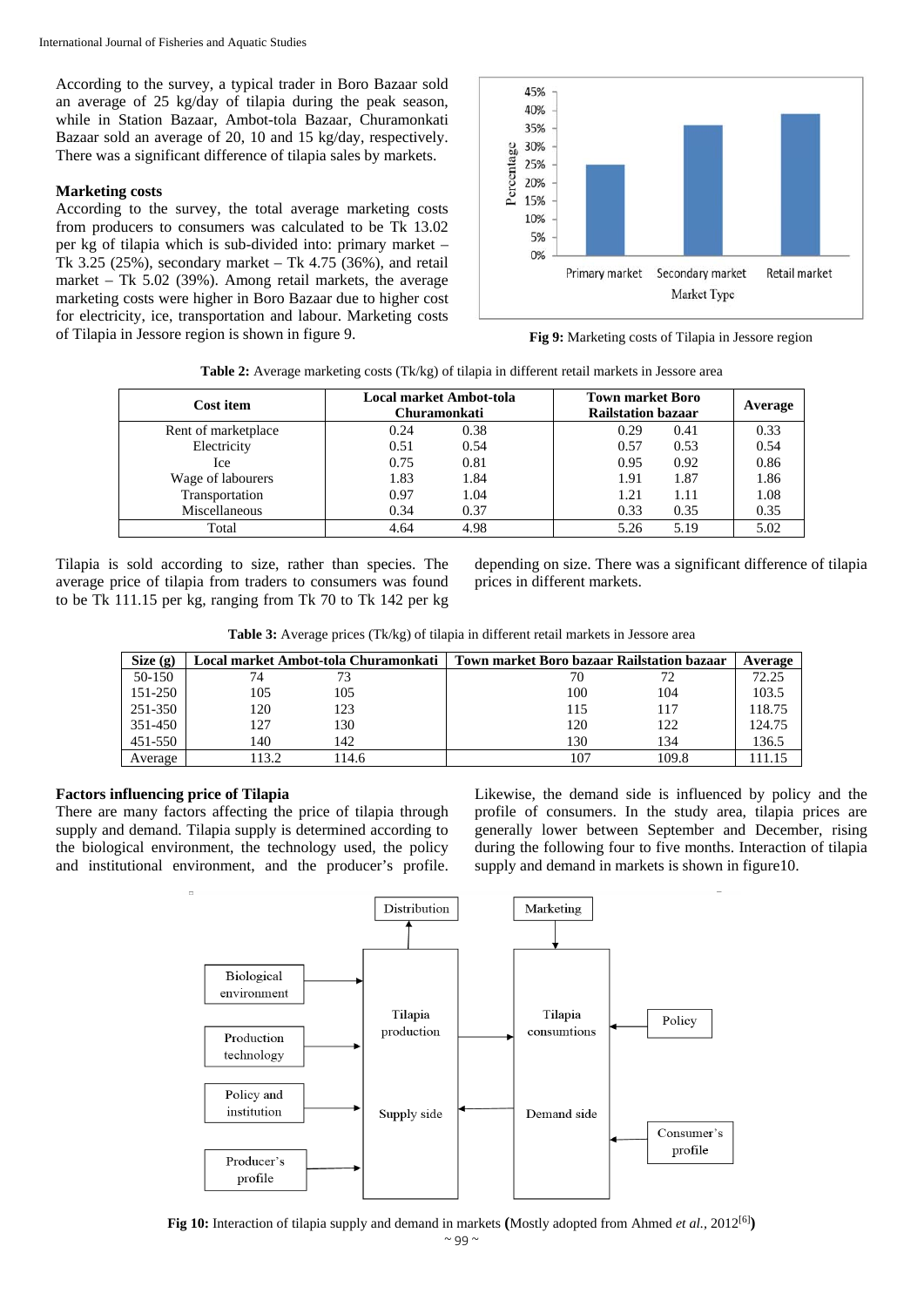| <b>Table 4:</b> Marketing margins and profits of tilapia trading, based on |                                   |  |  |
|----------------------------------------------------------------------------|-----------------------------------|--|--|
|                                                                            | all market survey in Jessore area |  |  |

| <b>Market</b>     | <b>Marketing</b><br>particular          | Tk/kg  | <b>Market</b><br>share $(\% )$ | <b>Marketing</b><br>margin<br>(%) |  |
|-------------------|-----------------------------------------|--------|--------------------------------|-----------------------------------|--|
|                   | Purchase price<br>(PP)                  | 70     |                                |                                   |  |
|                   | Marketing cost<br>(MC)                  | 3.25   |                                |                                   |  |
|                   | Sales price (SP)                        | 79     |                                | $71-63=8$                         |  |
| Primary<br>market | Marketing<br>margin<br>$(MM = SP - PP)$ | 9      | 63                             |                                   |  |
|                   | Marketing<br>profit<br>$(MP=MM-MC)$     | 5.75   |                                |                                   |  |
|                   | Purchase price<br>(PP)                  | 79     |                                |                                   |  |
|                   | Marketing cost<br>(MC)                  | 4.75   |                                | $89 - 71 = 18$                    |  |
| Secondary         | Sales price (SP)                        | 99     |                                |                                   |  |
| market            | Marketing<br>margin<br>$(MM = SP - PP)$ | 20     | 71                             |                                   |  |
|                   | Marketing<br>profit<br>$(MP=MM-MC)$     | 15.25  |                                |                                   |  |
|                   | Purchase price<br>(PP)                  | 99     |                                |                                   |  |
| Retail<br>market  | Marketing cost<br>(MC)                  | 5.02   |                                |                                   |  |
|                   | Sales price (SP)                        | 111.15 |                                |                                   |  |
|                   | Marketing<br>margin<br>$(MM=SP-PP)$     | 12.15  | 89                             | $100 - 89 = 11$                   |  |
|                   | Marketing<br>profit<br>$(MP=MM-MC)$     | 7.13   |                                |                                   |  |
| Consumer price    |                                         | 111.15 | 100                            |                                   |  |

# **Net profit per day of a typical trader of Tilapia in different retail markets in Jessore**

Average marketing costs and profits of a trader in different retail markets in Jessore is shown in figure 11.



**Fig 11:** Average marketing costs and profits of a trader in different retail markets in Jessore

## **Marketing Cost, Margin and Profit**

Amongst the intermediaries, the highest average marketing margins were received by wholesalers. As such, the highest average marketing margin and profit per kilogram of tilapia was found in secondary market, followed by retail and primary market. Average tilapia marketing costs and profits in different markets in Jessore area is shown in figure 12.



**Fig 12:** Average tilapia marketing costs and profits in different markets in Jessore area

# **Constraints of Tilapia marketing**

Despite the potential of tilapia marketing, a number of constraints were reported by traders, including poor road and transport facilities, higher transport costs, insufficient supply of ice, unhygienic conditions, lack of credit facilities and poor infrastructure of markets. Political disturbances such as strikes and road blocks also affect tilapia marketing. Tilapia traders were requested to state their single most important marketing constraint. Regardless of market locations, 44% of respondents identified this as high marketing costs. The proportion of respondents identifying poor road and transport facilities was 24%. Only 20% and 12% of traders identified lack of money for this business and poor market infrastructure to be the most important constraints respectively.

|  | Table 5: Key constraints of tilapia marketing by traders in different markets in Jessore area |
|--|-----------------------------------------------------------------------------------------------|
|--|-----------------------------------------------------------------------------------------------|

|                                    | <b>Local market</b> |                               | <b>Town market</b> |                           | <b>All traders</b> |
|------------------------------------|---------------------|-------------------------------|--------------------|---------------------------|--------------------|
| <b>Key constraints</b>             | Ambot-tola bazaar   | Churamonkati<br><b>Bazaar</b> | Boro bazaar        | <b>Railstation bazaar</b> |                    |
|                                    | $n=20$              | $n=20$                        | $n=20$             | $n=20$                    | $n=80$             |
| High marketing costs               | 9(45%)              | $8(40\%)$                     | $8(40\%)$          | $10(50\%)$                | 35(44%)            |
| Poor road and transport facilities | 5(25%)              | $4(20\%)$                     | 5(25%)             | 5(25%)                    | 19(24%)            |
| Lack of money                      | 4(20%)              | 5(25%)                        | 4(20%)             | 3(15%)                    | 16(20%)            |
| Poor market infrastructure         | $2(10\%)$           | 3(15%)                        | 3(15%)             | $2(10\%)$                 | $10(12\%)$         |

**n:** sample size of trade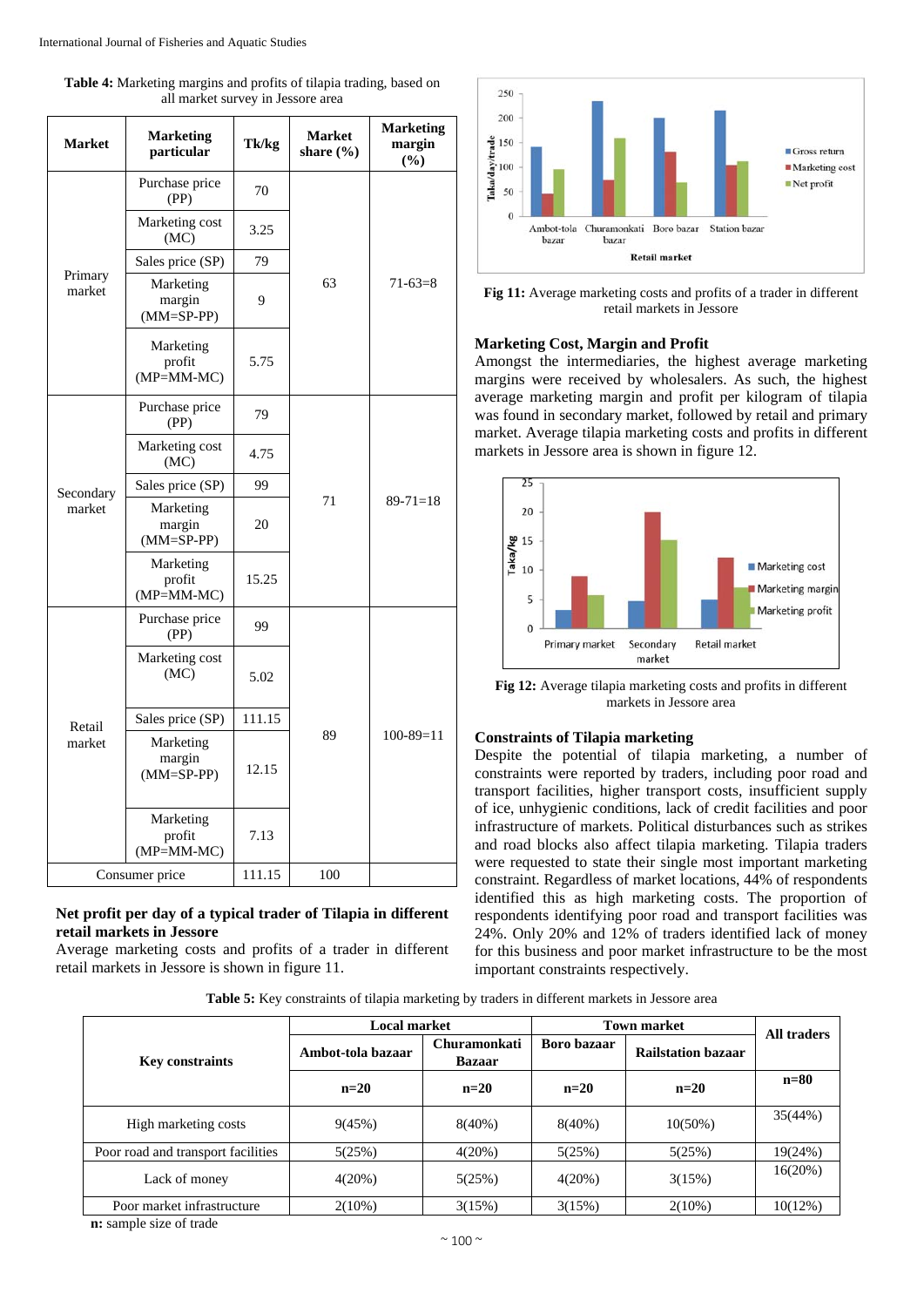# **Socioeconomic features**

# *Housing conditions*

Most traders live in poor housing conditions which in turn affect tilapia marketing, because traders are more likely to invest available cash resources in maintaining houses rather than fish trading. Earthen house are 25%, Pucca house are 65% and Semi pucca are 10%. Housing conditions of Tilapia Traders is shown in figure 13.



**Fig 13:** Housing conditions of Tilapia Traders

## *Medical facilities*

Poor health facilities also affect tilapia marketing due to inability of labor. In addition, traders are more likely to spend money in medication of household's members rather than invest in tilapia trading. Most traders reported that members of their households often suffered from diarrhea and cholera due to poor sanitary facilities. About 35% traders goes to the MBBS and rest of 65% are goes to the quack or non trained doctor. Medical facilities of Tilapia Traders is shown in figure 14.



**Fig 14:** Medical facilities of Tilapia Traders

## **Sanitary facilities**

As a result, the lack of sanitary facilities influencing not only trader's role in tilapia marketing, but their wider opportunities in other income-generating activities. Earthen toilet is 27%, Pucca toilet is 50% and Semi pucca are 23%. Sanitary facilities of Tilapia Traders is shown in figure 15.



**Fig 15:** Sanitary facilities of Tilapia Traders.

# **Education level**

Tilapia traders of different markets have different education level, age group, family size and income. All traders have education at some level, which implies that the reported literacy rate is 83%. Education level of Tilapia Traders is shown in figure 16.



**Fig 16:** Education level of Tilapia Traders.

## **Age group**

Most traders were quite young, with an average age estimated at 36 with a range from 23 to 57. There was insignificant difference of age among markets.

#### **Family size**

The average family size of tilapia traders was estimated at 5.5 in a single family.

## **Discussion**

Farmers partially sold their fish directly to the wholesalers (about 15%); the wholesalers sold it to the retailers. The *paikers* carried the fish (about 80%) to the markets by their own or the retailers Hossain, *et al.* (2015) <sup>[12]</sup>. According to farmers, 65% of harvested tilapias are sold to the local agents, while the rest (35%) are sold to the suppliers. About 60% of tilapias are transported to the boro bazaar. The rest (40%) of the tilapia, which are under-sized, are transported to nearby local markets. Which is more or less similar to the previous study.

Sharif, B.M.N. and Asif, A.A.  $(2015)$ <sup>[18]</sup> was observed that 25% of credit are contributed by nurserer, 40% farmers got loan from bank whereas 35% farmers took loan from local moneylenders with high interest of credit. In the study of Asif *et al.* (2014) <sup>[6]</sup> it was observed that 24% farmers got loan from bank whereas 31% farmers took loan from local moneylenders with high interest of credit In this present study 70% of wholesalers used their own money for fish marketing including tilapia, while the rest (30%) received loans. Which is more or less similar to the previous study.

Hossain, M. A. *et al.* (2015) <sup>[12]</sup> Studied the problem of marketing It included higher transport costs, poor road communication facilities, inadequate drainage system, poor supply of ice, poor water supply, unhygienic condition, poor sanitary facilities, lack of capital, higher demand of labors, exploited by middlemen, lack of storage facilities, lack of marketing facilities, lack of market information etc. According to retailers, political disturbances sometimes affect fish transport as well as marketing. Where, 20% of the respondents identified unhygienic market place 25% poor supply of ice, 15% lack of capital, 15% exploited by middlemen, 25% mentioned inadequate drainage system, were the most important problems for fish marketing. In the present study the proportion of respondents identifying poor road and transport facilities was 24%. Only 20% and 12% of traders identified lack of money for this business and poor market infrastructure